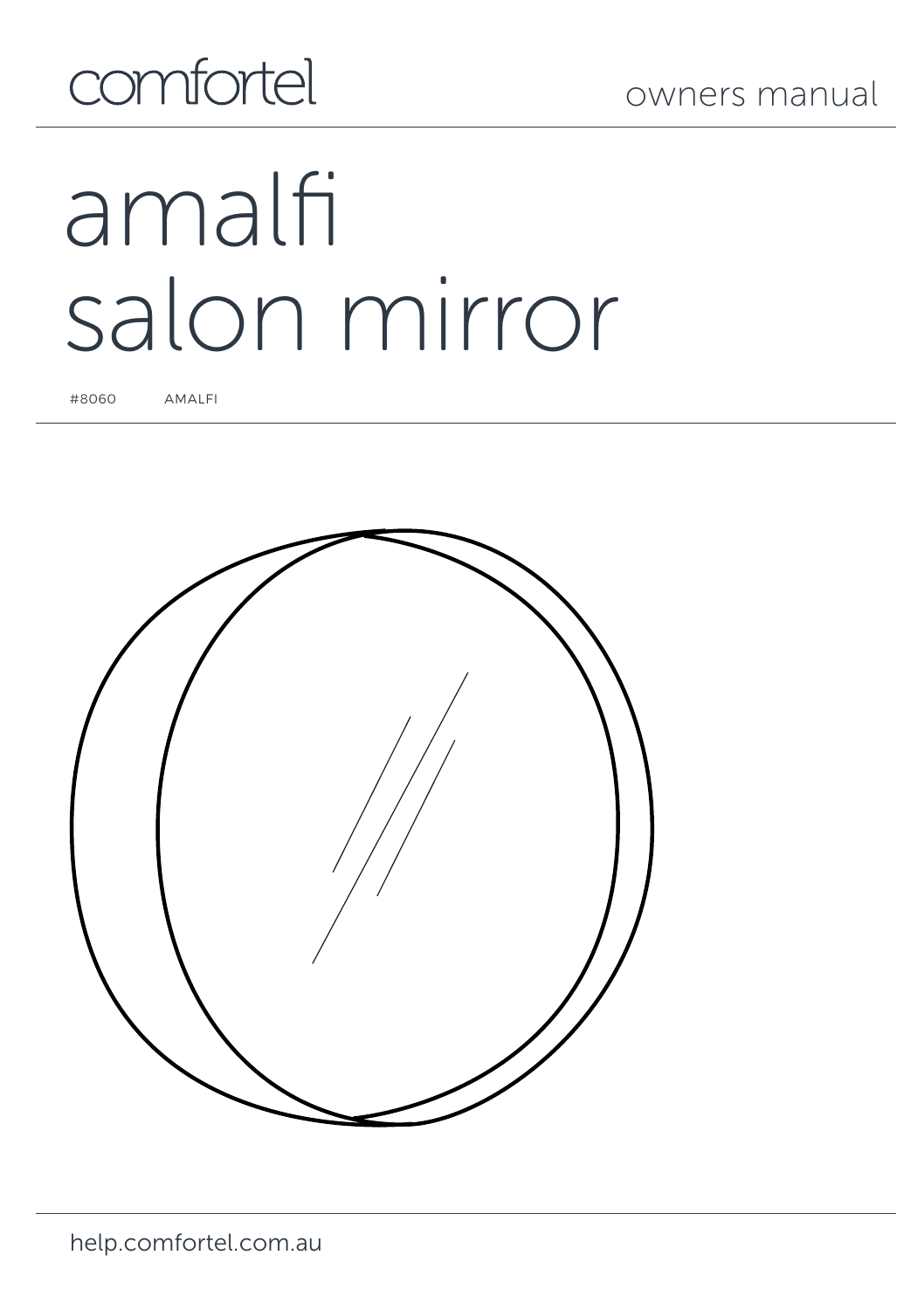#### GENERAL SAFETY

- 1. Read carefully and keep these instructions in a safe place.
- 2. Use this product only for its intended function and do not use attachments not recommended by the manufacturer.



WEIGHT: 18kg

3. Do not use outdoors.

PLEASE USE CORRECT FIXTURES FOR MOUNTING BASED ON WALL TYPE. NO RESPONSIBILITY<br>IS ACCEPTED FOR ANY DAMAGE OR INJURY CAUSED BY INCORRECT MOUNTING.

#### GET STARTED

#### A M A L F I

Salon Mirror

Material: Matte Brass Steel Frame



All measurements are in MM.

#### BEFORE INSTALLING YOU SHOULD CONSIDER THE FOLLOWING:

Allow for the necessary room around the unit for free movement.

If applicable, when installing a bench, position it so it is 800 - 850mm from the floor. This is the recommended bench height. Install mirror above bench to desired height according to the bench and bench height.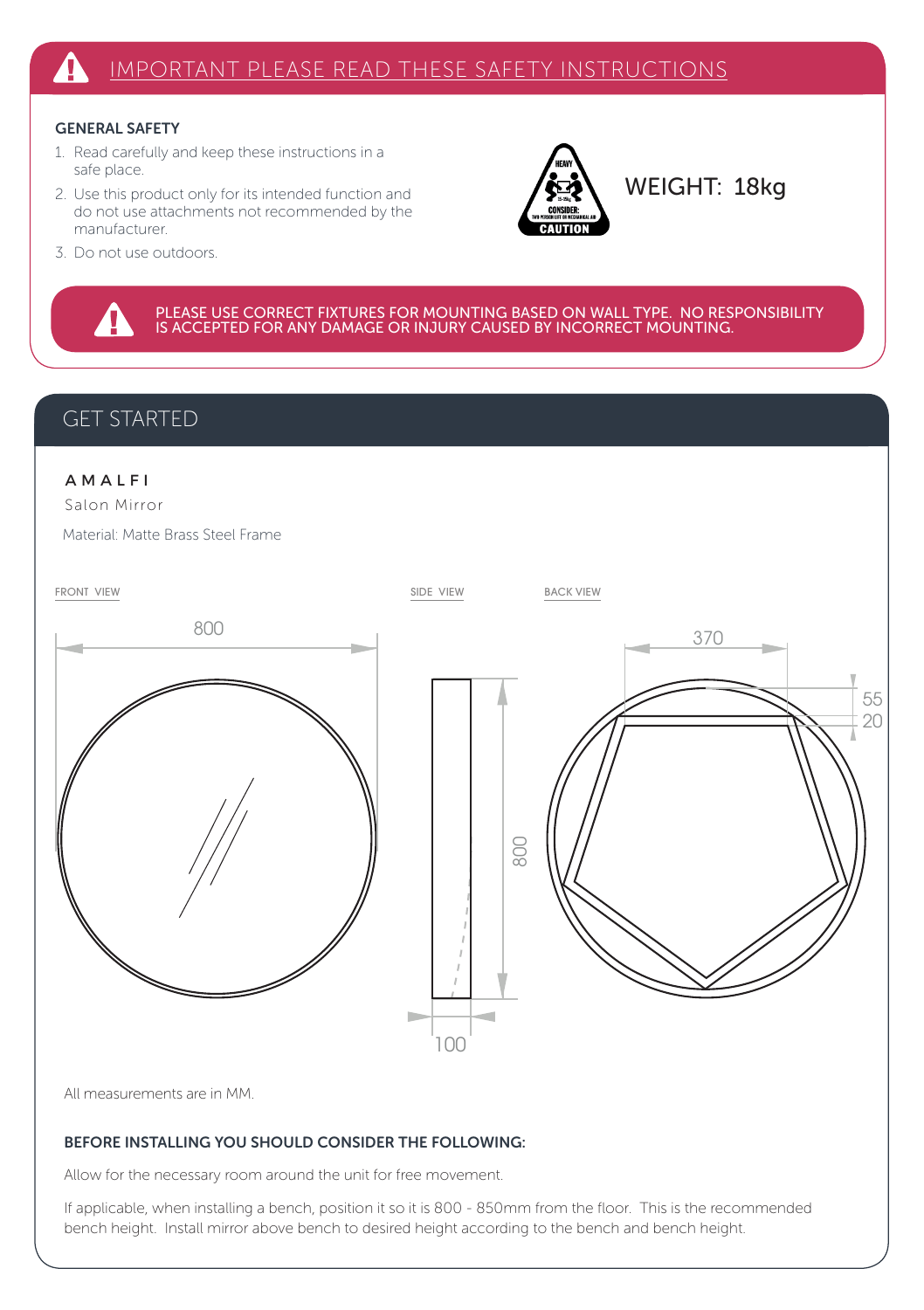## INSTALLATION & ASSEMBLY

POSITION

```
Footprint : Floor View
```


|      |      |     | <b>STERN CONTROL</b> |
|------|------|-----|----------------------|
| 1PC. | 3PCS | 1PC | 3PCS                 |

PLEASE USE CORRECT FIXTURES FOR MOUNTING BASED ON WALL TYPE. NO RESPONSIBILITY IS ACCEPTED FOR ANY DAMAGE OR INJURY CAUSED BY INCORRECT MOUNTING.